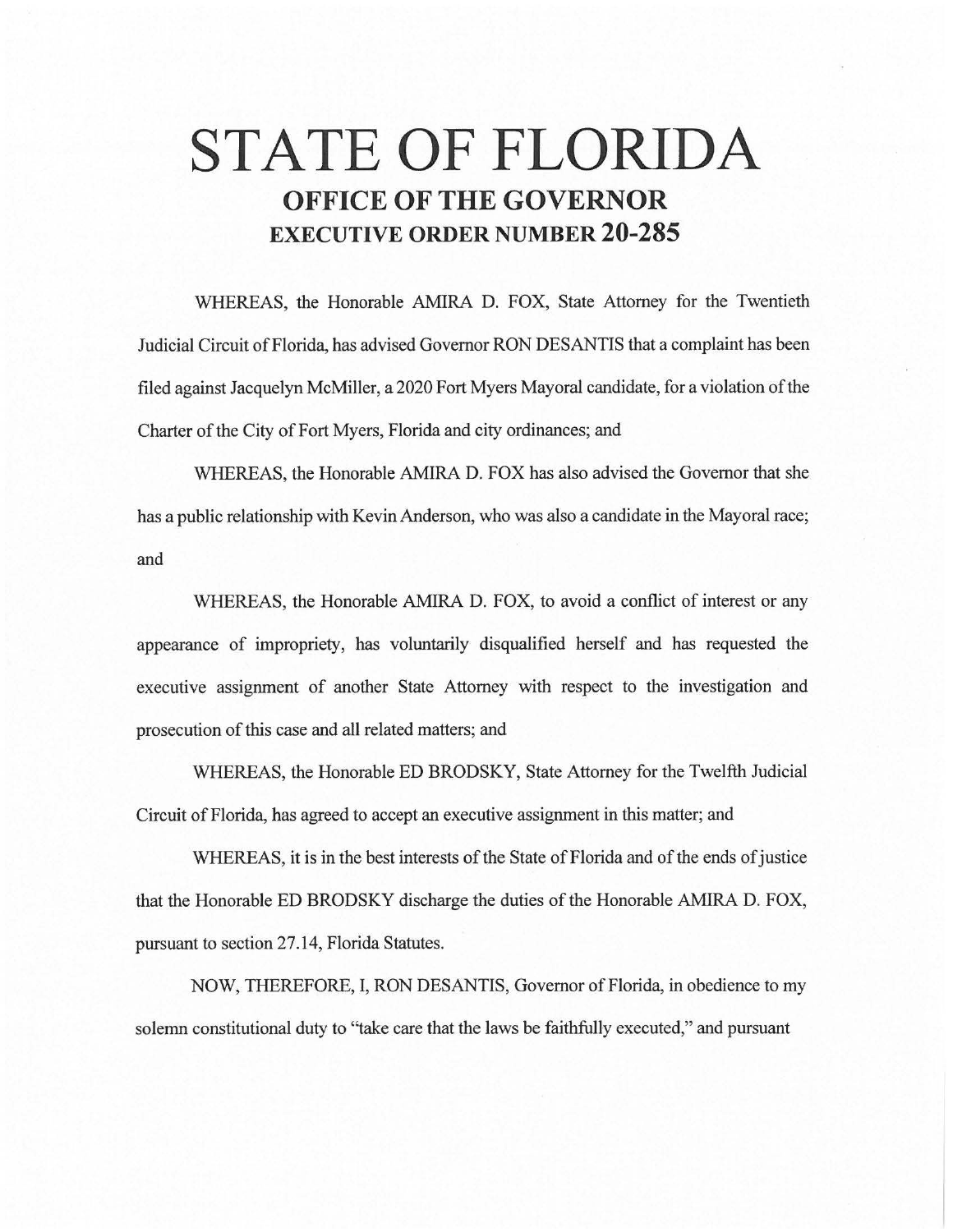to the Constitution and laws of the State of Florida, issue the following Executive Order, effective immediately:

## Section I.

The Honorable ED BRODSKY, State Attorney for the Twelfth Judicial Circuit of Florida, referred to as the "Assigned State Attorney," is assigned to discharge the duties of the Honorable AMIRA D. FOX, State Attorney for the Twentieth Judicial Circuit of Florida, as they relate to the investigation, prosecution, and all matters related to Jacquelyn McMiller. Section 2.

The Assigned State Attorney or one or more Assistant State Attorneys and Investigators, who have been designated by the Assigned State Attorney, shall proceed immediately to the Twentieth Judicial Circuit of Florida, and are vested with the authority to perform the duties prescribed herein.

## Section 3.

All residents of the Twentieth Judicial Circuit are requested, and all public officials are directed, to cooperate and render whatever assistance is necessary to the Assigned State Attorney, so that justice may be served.

## Section 4.

The period of this Executive Assignment shall be for one (I) year, to and including November 17, 2021.